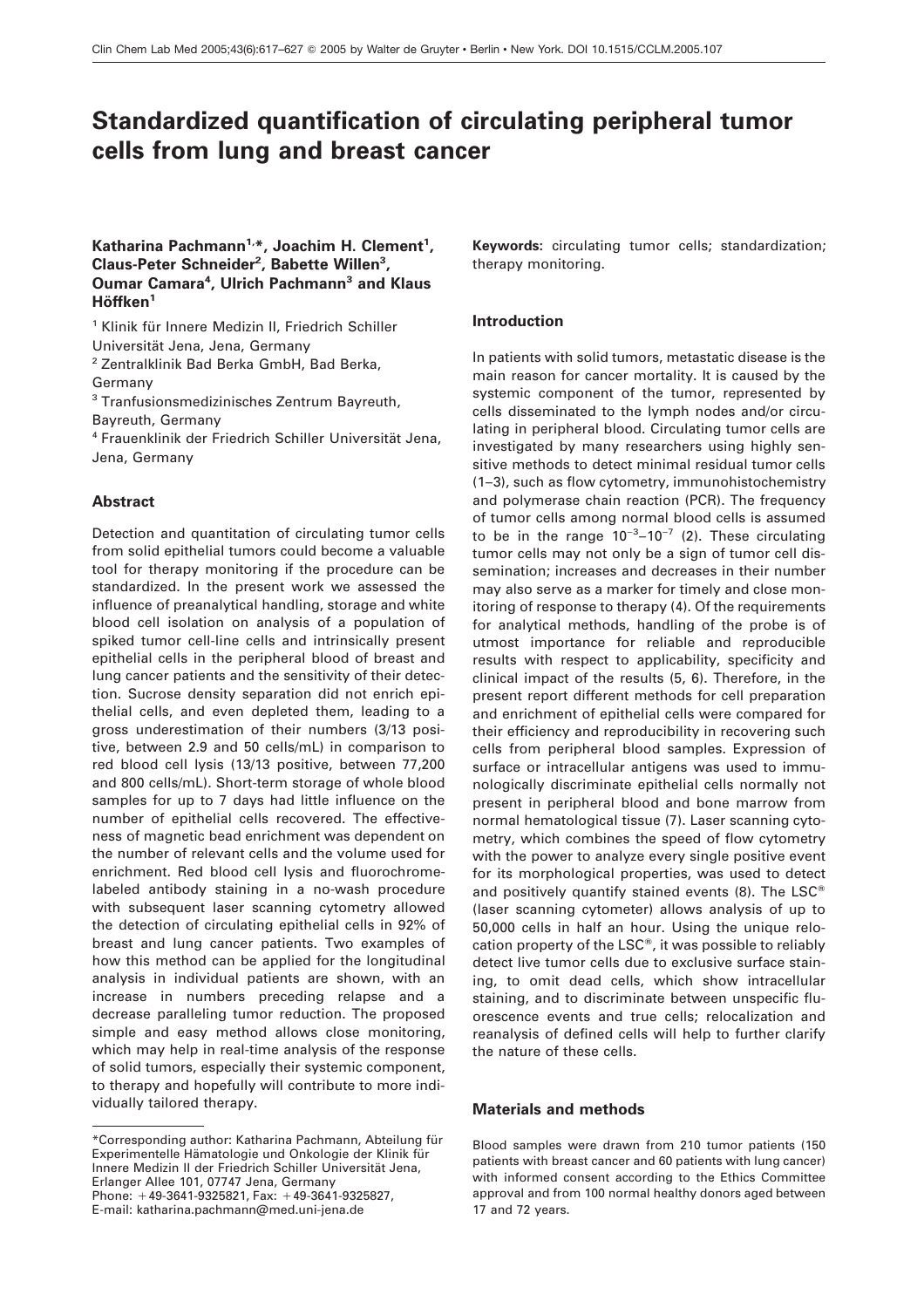For spiking experiments, peripheral blood leukocytes and tumor cell-line cells were counted in a Cell Dyn (Abbott 3200; Wiesbaden, Germany). Different numbers of between 105 and 100 cell-line cells according to the requirements were each mixed with 1 mL of whole blood containing  $6\times10^6$ leukocytes.

For comparison between Ficoll separation and red blood cell lysis, analysis was performed on blood from normal donors spiked with MCF-7 breast cancer cells and on blood samples from 13 patients with metastatic breast cancer.

For density gradient separation, 1 mL of whole blood was diluted 1:2 with phosphate-buffered saline (PBS), loaded carefully on top of the same volume of Ficoll-Paque PLUS (Amersham, Uppsala, Sweden) and spun for 20 min at 1500 $\times$ g. The mononuclear cells were then isolated from the surface of the Ficoll solution, washed twice in PBS and rediluted in 1 mL of PBS. The sediment, containing red blood cells and polymorphonuclear cells, was washed twice to remove sucrose using 10 mL of PBS and treated with red blood cell lysis as described below. A parallel sample of 1 mL of the same blood was subjected to red blood cells lysis using 10 mL of erythrocyte lysis solution (Qiagen, Hilden, Germany) for 10 min in the cold. The white cell pellet was then spun down at  $700\times q$  and re-diluted in 1 mL of PBS. Aliquots of 10  $\mu$ L of fluorescein isothiocyanate (FITC)-conjugated mouse anti-human epithelial antibody (HEA, Miltenyi, Bergisch-Gladbach, Germany) and in selected cases 5 mL of phycoerythrin (PE)-conjugated anti-CD45 were added to 100  $\mu$ L of each cell suspension incubated for 15 min in the dark and readjusted to 1 mL, and 100  $\mu$ L of this suspension (corresponding to 10  $\mu$ L of the original blood sample) was used for measurements. A maximum of  $6\times10^4$  leukocytes and a minimum of three epithelial antigen-positive cells could thus be expected per measurement.

For separation over magnetic columns (Miltenyi), samples from normal donors spiked with cell line cells and samples from patients with lung or breast cancer were used. The cells were treated according to the manufacturer's instructions. In short, the white cell pellet from 1–10 mL of blood after red cell lysis was resuspended in 400  $\mu$ L of PBS and incubated with 30  $\mu$ L of blocking reagent, 100  $\mu$ L of HEA microbeads (Miltenyi) and 50  $\mu$ L of FITC-conjugated mouse anti-human epithelial antibody for 30 min in the cold. The columns, provided by the company, were attached to the magnet, washed according to the manufacturer's instructions and the beadcoated cells were applied to the column. Negative cells were then eluted by rinsing with  $5\times500$   $\mu$ L of buffer and the columns were removed from the magnet. The cells retained in the columns were flushed out with 500  $\mu$ L of additional buffer and were then used for measurements. For magnetic bead separation using CellSelect beads (beads coated with an anti-epithelial cell antibody) (Labsoft, Halle, Germany) the white cell pellet was diluted in 500  $\mu$ L of PBS, 15  $\mu$ L of magnetic beads and 15  $\mu$ L of FITC-labeled HEA antibody in a 2-mL Eppendorf tube (Hamburg, Germany). After incubation of the sample with careful overhead mixing for 15 min, the tube was attached to the magnet provided by the company and incubated for another 20 min in the cold, with overhead mixing carried out three or four times. Cells carrying magnetic beads attached to the tube wall; the supernatant, devoid of labeled cells, was then carefully removed without touching the tube walls. The remnant cells containing fluorescence-labeled epithelial cells were diluted in 200  $\mu$ L of buffer for subsequent measurements.

For measurements, cells from the previous preparations were all applied in the same way to adhesion slides (Menzel Gläser, Braunschweig, Germany). After addition of 100  $\mu$ L of cell suspension to the slides, live cells adhered to the slide surface after 10–15 min. Measurements were started when the cells had settled and took approximately 20–30 min, depending on cell density. Optimal measurement required a single cell suspension with a space of approximately two to three cell diameters between the cells. Adherent cells were measured using a laser scanning cytometer (LSC®; Compucyte Corporation, Cambridge, MA, USA). The cells could easily and unequivocally be contoured using forward scatter as a threshold parameter at  $20\times$  magnification. A defined area covered with 100  $\mu$ L of cell suspension was used for analysis. Background fluorescence was determined dynamically to calculate both peak and integral fluorescence on a per-cell basis. This unique method corrects for variation in background fluorescence, thus achieving equivalent fluorescent calculation for all cells. FITC-HEA positive cell fluorescence was collected using a 530/30-nm bandpass filter and amplified using a photomultiplier (PMT). In some experiments the cells were subsequently spun down on slides fixed with 0.45% paraformaldehyde and stained with PE-labeled pan anti-cytokeratin-antibody (clone CAM5.2; Becton Dickinson, Heidelberg, Germany). Slides were reanalyzed and red fluorescence was collected using a 625/28 nm-bandpass filter and amplified using a second PMT. The green and red fluorescence overlap was compensated for using the WinCyte software (Compucyte Corporation, Cambridge, MA, USA) supplied with the LSC®. Values are displayed as scattergrams and histograms, as well as percentages and mean values of positive and negative cells calculated from the region comprised of single cells only. The LSC<sup>®</sup> enables the user to relocate cells contained within the positive population for visual examination through the microscope. In addition, a CCD camera attached to the microscope allows photoand fluoromicrographs to be taken at the same time. This approach combines the power of rapid scanning of a high number of cells (Figure 1A) comparable to flow cytometry with the capability to reliably retrieve events with defined fluorescence intensities (Figure 1A,B). We have shown that this system is able to detect one positive cell among 100,000 negative events (8). Exclusive surface staining was taken as proof of cell viability.

#### **Results**

### **Isolation of the white cell fraction containing epithelial cells from whole blood**

To determine the most reliable method for recovery of epithelial cells from peripheral blood, two different quantities of MCF-7 cells, 6000 and 60,000/mL, sufficient to give reliably measurable numbers of cells in a model system, were admixed with whole blood. Red blood cells, which interfere with analysis of white blood cells, were eliminated by two different methods, red blood cell lysis and separation over a sucrose (Ficoll) density gradient, and the recovery of epithelial cells was then compared. After staining for epithelial surface antigen, cell preparations were applied to adhesion slides and analyzed for positive events. A scheme of the procedure and one out of five typical experiments are shown in Figure 2A–C. For Ficoll density separation, between 13% and 60% of the admixed cells could be found in the mononuclear cell fraction of the interphase formed on top of the density gradient. On the other hand, 80–30% of MCF-7 cells sedimented with the red blood cells and polymorpho-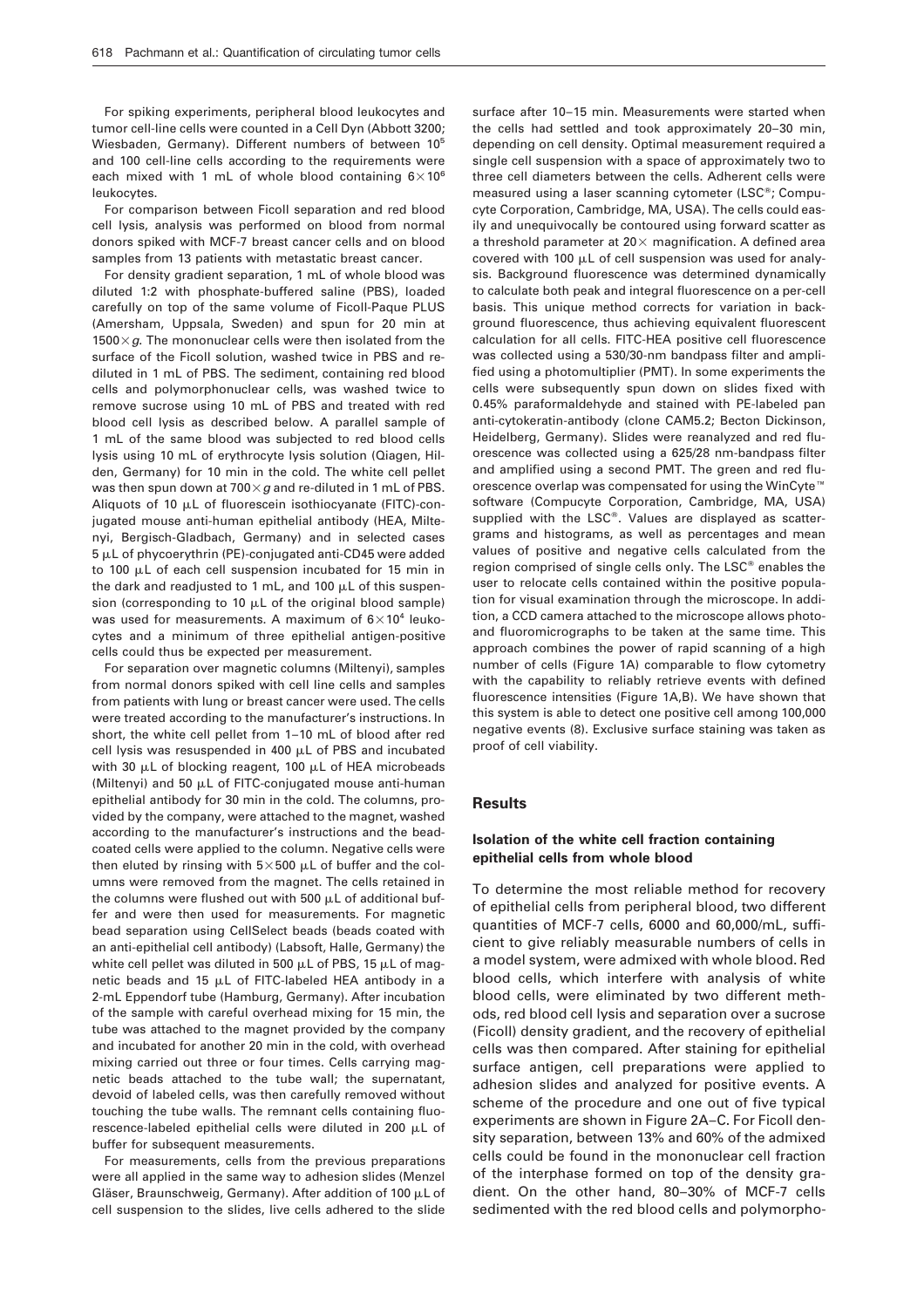

**Figure 1** Display of the procedure for laser scanning cytometry. (A) A defined area on a slide is scanned and cells are recognized due to their scatter properties. Each dot on the left side of the plot represents a cell for which the x and y coordinates are stored. The fluorescence intensity of FITC-labeled anti-human epithelial antigen over each cell is measured and positive and background stained cells displayed in a red (y-axis) and green (x-axis) fluorescence dot plot. (B) Cells displaying fluorescence intensities over background can be gated and relocalized. The microscope stops at the x and y positions of the cell with a defined fluorescence intensity (circled cell) and allows the observer to inspect the cell. Only cells with visually detectable fluorescence (in the green window) are counted as positive (cells in the red window have fluorescence intensity above background but are not visible). (C) Examples of typical fluorescence staining, showing that only live cells with surface staining were counted.

nuclear cells and could be retrieved after red blood cell lysis of the sediment. Lysis of the spiked samples revealed between 97% and 100% retrieval of the spiked cells [in the experiment shown, 60 and 596 cells in the initial volume of 10  $\mu$ L, corresponding to

6000 (100%) and 59,560 (99.3%) per mL1 as already shown in a previous paper (8) (Figure 2B). Similar analysis was performed for the detection of epithelial cells in peripheral blood from three patients with metastatic breast cancer. After Ficoll separation, only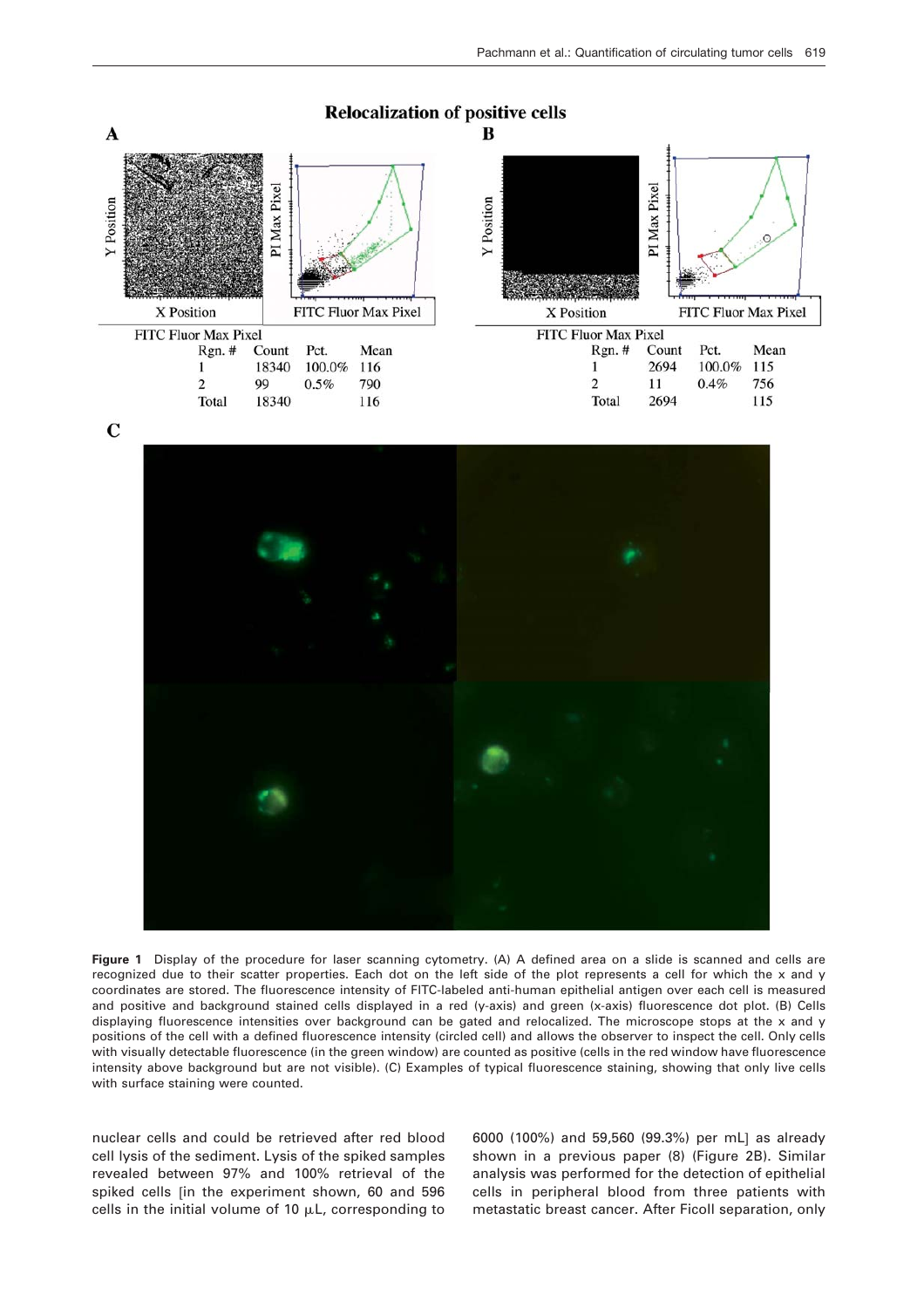

**Figure 2** (A) Schema of the schedule for comparison of the two procedures applied for red blood cell elimination. (B) Results from admixture of epithelial breast cancer MCF-7 cells to whole blood and (C) from analysis of epithelial cells from three patients with malignant epithelial tumors (patients 1–3 in Table 1). From two different numbers of MCF-7 cells (6000 and 60,000/1 mL of whole blood) admixed with whole blood, almost all were retrieved using red blood cell lysis, whereas varying numbers were recovered from the interphase of the density gradient. In patient blood, although high numbers of epithelial antigen positive cells were detected after red blood cell lysis, only a minimal number was retrieved in one patient from the interphase, whereas the majority of these cells sediment with the red blood cells and granulocytes (note the different scales in B and C). (D) Variation in recovery after red blood cell lysis of disseminated epithelial antigen-positive cells from blood of four patients, with repeated preparation and measurement of epithelial cells from the same patient samples over a period of up to 7 days (left), and mean and standard deviation (right).

in one out of three patients were epithelial cells migrating with mononuclear cells detectable, and this was only a minor fraction of the cells observed using red blood cell lysis. In contrast, the number of epithelial cells retrieved from the sediment amounted to between 27% and 90% of the cells detected using the lysis method (Figure 2C). A further ten patients with breast cancer were analyzed with both methods. In the 13 patients, the number of epithelial cells detected directly after red blood cell lysis varied between 800 and 77,200/mL (mean  $16,645 \pm 20,886$ ) using the lysis method (column 1, Table 1), whereas only in 3/13 cases (23%) were epithelial cells detectable in the mononuclear fraction from 1 mL of whole blood after Ficoll separation, ranging between 2.9 and 50/mL (column 2, Table 1). The remnant cells were detected in the sediment (column 3, Table 1). Thus, only a fraction of cells from an epithelial cell line admixed with whole blood migrated with the mononuclear cells; in patients, obviously, the major proportion of epithelial cells cannot be retrieved in the mononuclear fraction using density gradient separation. Therefore, in all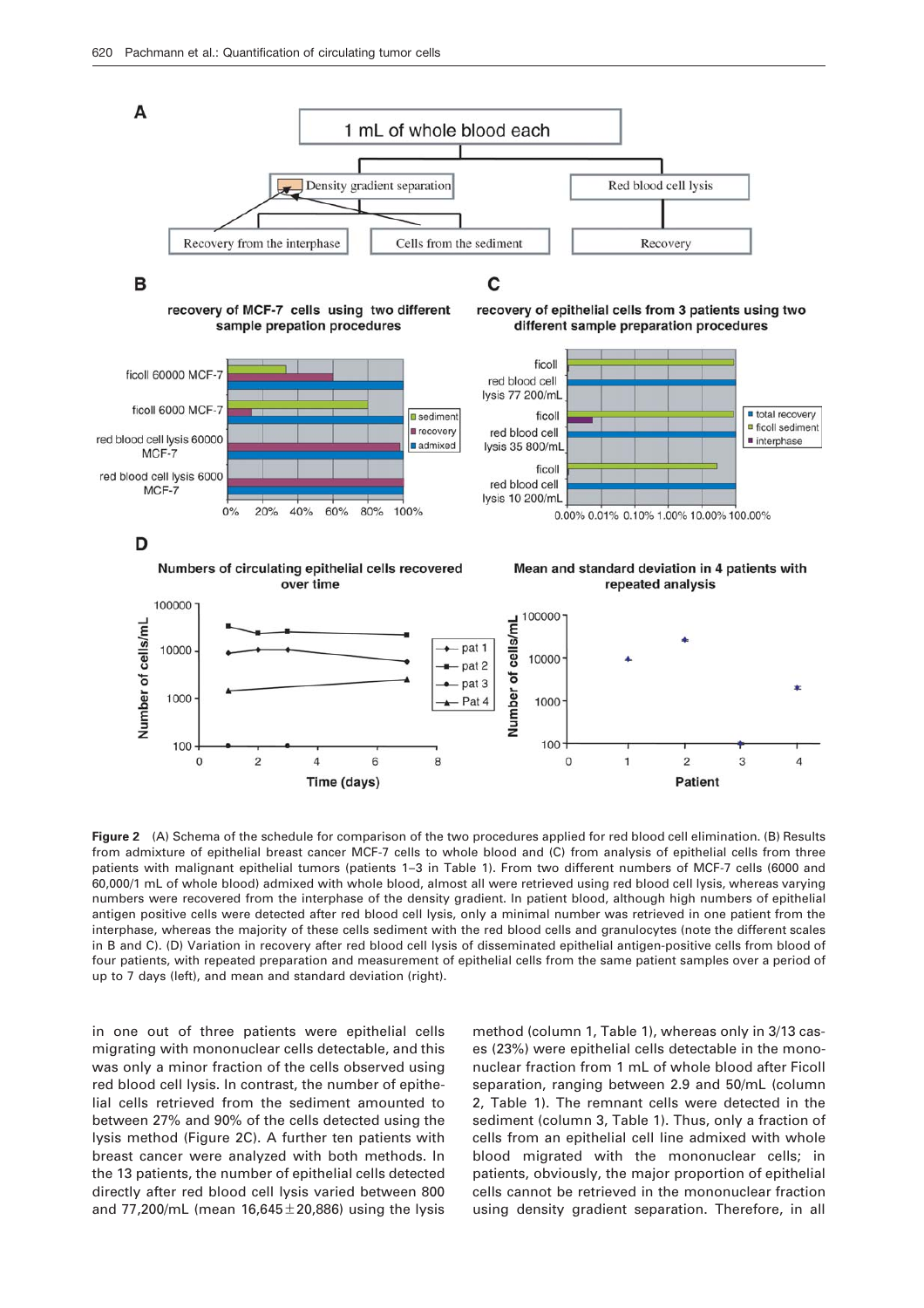**Table 1** Numbers of circulating epithelial cells detected by red blood cell lysis (direct) and after Ficoll separation in the interphase and among sedimented cells in 13 patients with breast cancer.

| Direct positive<br>cells/mL | Ficoll interphase<br>positive cells/mL | <b>Ficoll sediment</b><br>positive cells/mL |  |  |  |
|-----------------------------|----------------------------------------|---------------------------------------------|--|--|--|
| 77,200                      | 0                                      | 69,480                                      |  |  |  |
| 35,800                      | 28                                     | 31,146                                      |  |  |  |
| 10,200                      | 0                                      | 2754                                        |  |  |  |
| 4200                        | 0                                      | 1733                                        |  |  |  |
| 800                         | 0                                      | 107                                         |  |  |  |
| 1800                        | 50                                     | 433                                         |  |  |  |
| 9928                        | 0                                      | 1534                                        |  |  |  |
| 8560                        | 0                                      | 867                                         |  |  |  |
| 9360                        | 0                                      | 6453                                        |  |  |  |
| 37,166                      | 0                                      | 22,050                                      |  |  |  |
| 4600                        | 2.9                                    | 3369                                        |  |  |  |
| 1200                        | 0                                      | 886                                         |  |  |  |
| 15,568                      | 0                                      | 5252                                        |  |  |  |

subsequent analyses we only used red blood cell lysis for the preparation of circulating epithelial tumor cells from peripheral blood.

#### **Reproducibility of epithelial cell recovery over time**

The reproducibility of this procedure was tested by repeatedly preparing and measuring epithelial cells from the same patient samples over a period of up to 7 days. Results from four patients with different cell numbers are given in Figure 2D, showing only minor deviations over 7 days.

#### **Efficiency of epithelial cell recovery using magnetic bead enrichment**

Without enrichment, laser scanning cytometry allows the reliable detection of one positive cell among  $10<sup>5</sup>$  cells, corresponding to approximately 10  $\mu$ L of whole blood. Enrichment procedures might increase sensitivity. Two methods of positive selection with antibody-coated ferritin particles and magnetic separation, one using HEA-beads from Miltenyi and separation over magnetic columns and one using CellSelect beads from Labsoft and magnetic attachment of the cells to the vial wall, were assessed. The number of cells retrieved with either the Miltenyi or the Labsoft procedure were compared for the addition of between 10<sup>6</sup> and 1000 MCF-7 cells to 10 mL of whole normal peripheral blood (corresponding to 10<sup>5</sup> and 100 MCF-7 cells per mL). The results are shown in Figure 3A. With increasing numbers of MCF-7 cells admixed with whole blood, the recovery decreased. Of 3000 cells admixed with 10 mL of blood (corresponding to 300 cells/mL or 3/10<sup>5</sup> white blood cells), 93% were recovered with the Labsoft method; of 1000 cells admixed with 10 mL of blood (corresponding to 100 cells/mL or  $1/10^5$  white blood cells) 27% were recovered with the Miltenyi method. These values decreased to 6% with the Labsoft method and to 0.2% with the Miltenyi method for admixture of 106 positive cells. There was excellent correlation of  $r^2$  = 0.99 and  $r^2$  = 0.94, respectively, between the num-

ber of admixed cells and the recovery for the two procedures, but with a negative exponential slope.

The same was true for patient cells, for which only the directly determined cell numbers from the samples after red blood cell lysis could be compared with the numbers from magnetic separation. Analyzing 66 patients using the Labsoft method and 22 patients using the Miltenyi method (10 patients were analyzed with both methods) (Figure 3A) we found the same phenomenon of increasing loss for higher numbers of directly detected epithelial cells. In both methods there was correlation between the directly analyzed cell numbers and the numbers obtained after magnetic bead enrichment. This was comparable to the result for MCF-7 cells, although shifted to a lower level and with lower correlation coefficients of 0.33 and 0.51 for the Labsoft Miltenyi procedures, respectively. In both methods the cells missing from the number directly determined could almost completely be retrieved from the supernatant in the Labsoft procedure and in the eluate from the columns in the Miltenyi method. Thus, although not bound by the magnet, these cells were not lost.

## **Influence of blood volume on efficiency of recovery with magnetic beads**

The factors responsible for the poor retention of magnetically labeled cells were further analyzed for the Labsoft method. Blood volumes of between 0.1 and 7 mL from the same patients diagnosed with breast cancer were used for separation. Data from 17 patients are shown in Figure 3B,C. Again, if no enrichment procedure was used, one to two positive cells could be reliably detected in up to  $10^5$  cells or  $10 \mu L$ of whole blood, respectively, which corresponds to the first data point in Figure 3B and the first line in the list; numbers of positive cells retrieved are calculated as cells/mL for better comparison. In Figure 3C, values from magnetically enriched samples were normalized as a percentage of the directly determined value; the standard deviation is also indicated. In patient 8, only one cell was detectable in the nonenriched sample corresponding to 100 cells/mL of blood. Even if a more reliable cell number of 80 cells were detected in the cell sample enriched from 1 mL of blood, this did not change the final result. In one patient no cells were detectable either with or without enrichment. Recovery of positive cells was lower in the enriched than in the non-enriched samples from all but one patient, and decreased below 20% of the number obtained without magnetic separation when using 1 mL or higher volumes of whole blood for separation (Figure 3C). A comparable extensive investigation was not performed for the Miltenyi separation.

#### **Specificity of staining using the HEA-125 antibody**

To determine whether the cells detected by surface antigen staining with the HEA-125 antibody were the same cells as detected by pan-cytokeratin staining, some slides were reanalyzed for cytokeratin staining.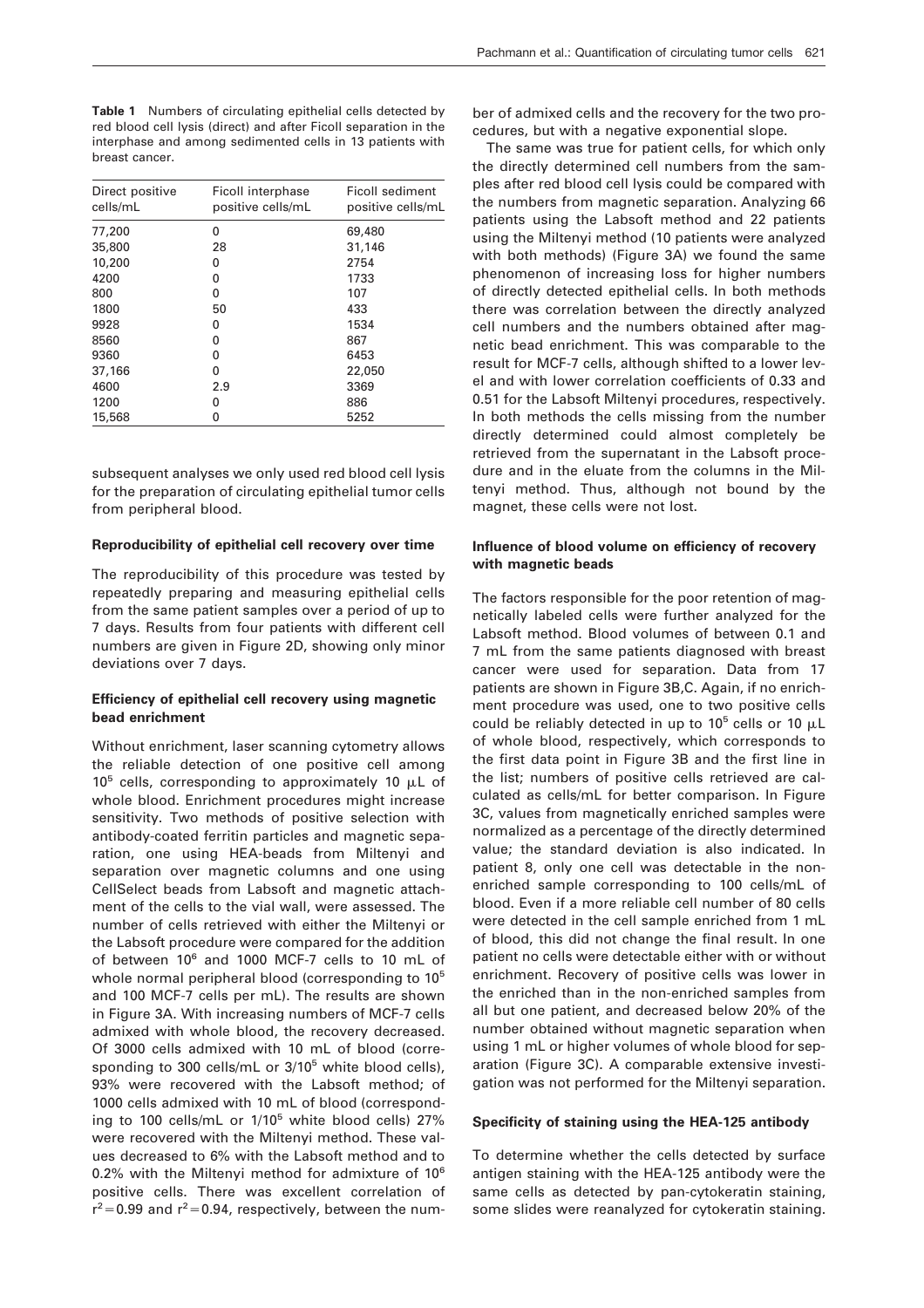

|                        |       |       |       |         |                         |      | Number of cells/mL |    |          |                                                                                                                                               |    |      |      |     |      |     |      |
|------------------------|-------|-------|-------|---------|-------------------------|------|--------------------|----|----------|-----------------------------------------------------------------------------------------------------------------------------------------------|----|------|------|-----|------|-----|------|
| Analyzed volumel pat 1 |       | pat 2 | pat 3 | l pat 4 | $pat 5$ $pat 6$ $pat 7$ |      |                    |    |          | $\lceil$ pat 8 $\lceil$ pat 9 $\lceil$ pat 10 $\lceil$ pat 11 $\lceil$ pat 12 $\lceil$ pat 14 $\lceil$ pat 15 $\lceil$ pat 16 $\lceil$ pat 17 |    |      |      |     |      |     |      |
| 0.01                   | 35200 | 1200  | 9500  | 10200   | 400                     | 1700 | 11300              |    | 100 2000 | 2300                                                                                                                                          | Οl | 8900 | 3400 | 600 | 2500 | 700 | 2000 |
|                        | 26076 | 1376  | 5170  |         |                         |      |                    |    |          |                                                                                                                                               |    | 6600 | 3200 | 700 | 2500 | 600 | 2800 |
|                        | 18230 | 080   | 1108  | 1760    | 180                     | 150  | 940                | 80 | 60       | 320                                                                                                                                           |    |      |      |     |      |     |      |
|                        | 2308  | 045   | 139.6 |         |                         | 30   | 50                 |    |          |                                                                                                                                               |    |      |      |     |      |     |      |



**Figure 3** (A) Recovery of epithelial antigen-positive cells from blood using magnetic bead enrichment depends on the initial concentration of these cells in blood: squares and diamonds, enrichment of epithelial cells using CellSelect beads (Labsoft); circles, positive enrichment with HEA beads (Miltenyi). Black squares and diamonds, comparison of the recovery of cell-line cells from two independent dilution series with the original numbers added. Lilac squares: numbers of epithelial cells from 66 patient samples recovered with CellSelect beads as compared to numbers determined by red blood cell lysis. Black circles, comparison of the recovery of cell-line cells with the numbers originally added. Green circles: numbers of epithelial cells from 22 patient samples recovered with HEA beads as compared to numbers determined by red blood cell lysis. Regression lines: least-squares regression. (B) Dependence of the recovery of epithelial-antigen positive cells by magnetic bead enrichment using the Labsoft procedure on the blood volume used for enrichment. Numbers of cells/mL for 17 patients for whom cells were analyzed from the same blood sample (0.01 mL is the non-enriched sample with only red blood cell lysis) using different volumes of blood for enrichment, as indicated. (C) Mean percentage and standard deviation of recovery for different blood volumes used for enrichment.

As shown in Figure 4, all cells stained for both antigens and no cells stained for either antibody alone. These results could be repeated in all patients analyzed so far.

#### **Sensitivity of detection of epithelial cells**

Subsequently, 100 consecutive patients with breast or lung cancer in different stages of disease and treat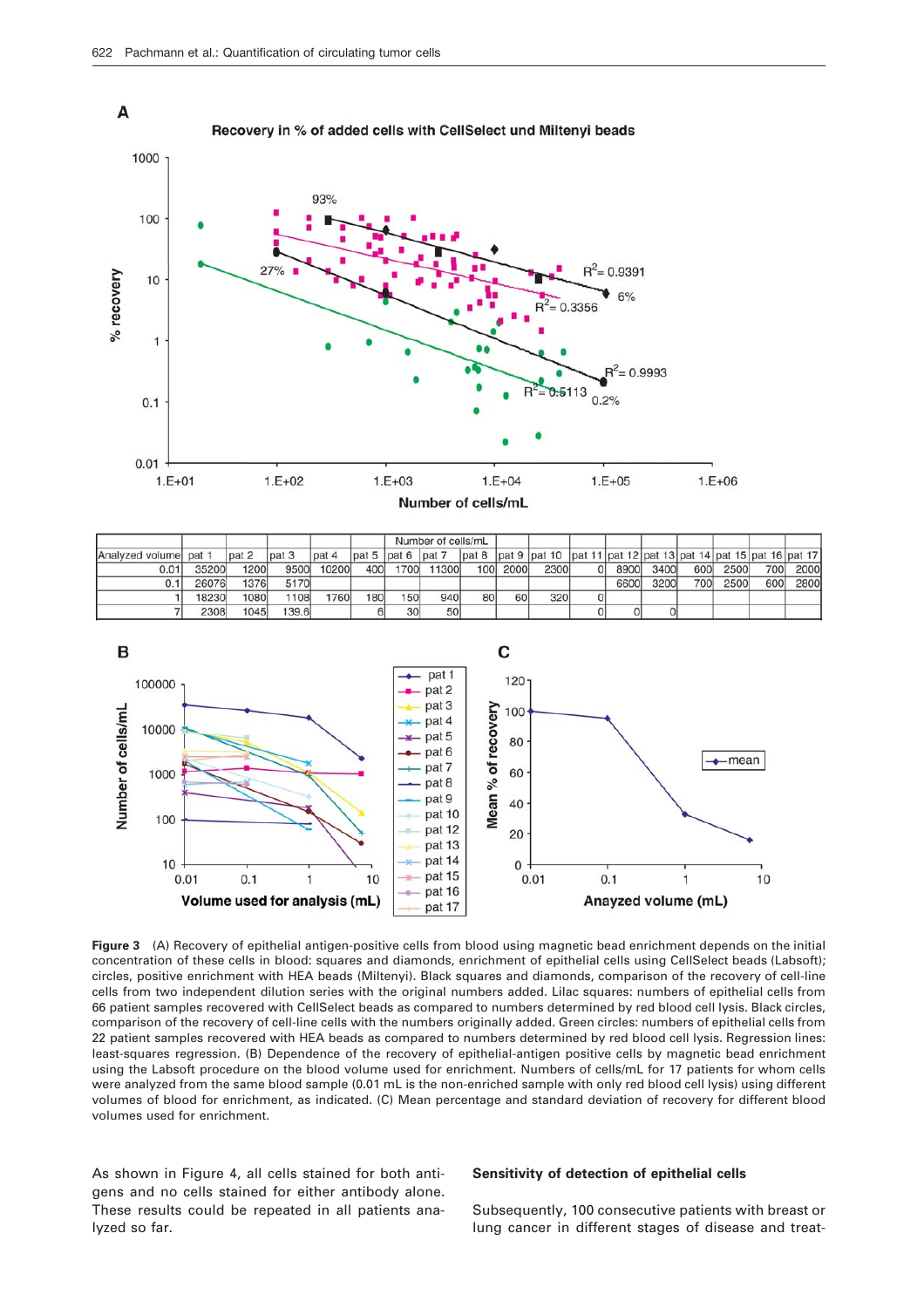ment (Table 2) and 100 normal healthy subjects were analyzed for circulating epithelial cells in their peripheral blood. Epithelial cells were detectable in 92% of cancer patients (Table 2) and no cells were detectable in only eight patients (three newly diagnosed breast cancer patients, one newly diagnosed lung cancer patient, one lung cancer patient undergoing chemoradiotherapy, and two lung and one breast cancer patients in complete remission). There was a highly significant difference between patients with metastasized disease and in complete remission ( $p=0.004$  in breast cancer and  $p=0.005$  in lung cancer). On the other hand, in 97% of normal donors no circulating epithelial cells were detected, whereas in three normal individuals circulating epithelial cells were found. These individuals are under further monitoring.

## **Influence of therapy on the number of circulating tumor cells**

Having shown that it was possible to reliably and reproducibly detect circulating epithelial cells in tumor patients, the approach was used to investigate to what extent these cells reflect the response of solid tumors to a chemotherapeutic regimen. Two typical examples of longitudinal monitoring of circulating epithelial cells are shown, one in a breast cancer patient under neoadjuvant therapy and one in a patient with an adeno-cystoid metastasis of a parotid tumor into the lung under adjuvant chemotherapy. The latter patient, who was free of detectable tumor and metastases at the start of monitoring, was treated with five cycles of chemotherapy. The initially very high numbers of circulating epithelial cells before onset of therapy decreased during three cycles of chemotherapy, but subsequently continuously increased again after therapy was discontinued, preceding clinical relapse by at least 2 months (Figure 5A). Figure 5B shows the results for a patient with breast cancer treated with neoadjuvant chemotherapy to reduce the tumor size. In this patient a considerable tumor mass was present at the beginning of therapy. Circulating tumor cells decreased after the first cycle of chemotherapy but then showed a steep and rapid increase. Since tumor was still present although its size had decreased, this may have been the result of massive dissemination of tumor cells into the circulation due to tumor disintegration. The same phenomenon subsequently occurred repeatedly, with continuous decreases in cell numbers on repeated cycles of chemotherapy. Surgery finally revealed no remnant tumor mass. More patients are now monitored under adjuvant and palliative chemotherapy to study whether the behavior of circulating tumor cells could be an early indicator of therapy response and imminent relapse.

#### **Discussion**

Cells from epithelial tissue are not normally found in the circulation, but have been reported to be present in patients with malignant epithelial tumors (9–12),

the most frequent of which are lung, breast and colon carcinoma. It has long been assumed that tumor cells are shed into the circulation and are the origin of metastasis formation (13). Therefore, numerous attempts have been made to trace these epithelial cells, assumed to be tumor cells, by flow cytometry (1, 14), immunohistochemistry (15–18), molecular genetics approaches (19–21) and laser scanning cytometry (8) techniques, as well as in combination with enrichment techniques (1, 14, 22–24). Whether such cells already represent micrometastases has been questioned (25) and the prognostic relevance of detection of such cells is still not firmly established (3, 5, 6, 12, 26). Due to the different approaches and the discrepancy of the results, standardized methods are urgently required (27–30).

As a first step in sensitivity testing, cancer cells are usually added to white blood cells at defined ratios (24, 31–34). However, this does not reflect conditions in patient samples. The artificial tumor cells need to be added to whole blood and not to already isolated blood mononuclear cells to allow control of the preanalytical phase, since this phase of sample preparation can be crucial (35–37). We therefore compared red blood cell lysis with density gradient isolation for tracing MCF-7 cells admixed with whole normal peripheral blood and showed that almost 100% of the added cells were retrieved after red blood cell lysis, whereas varying fractions of added cells were found on top of the density gradient together with the mononuclear cells. These results are comparable to the results of Benez et al. (38) who were able to detect 90% of cells recovered from a density gradient sediment. Epithelial antigen-positive cells from blood of breast cancer patients in 10 of 13 cases could not be recovered from the mononuclear fraction, even if a considerable number was detected upon red blood cell lysis. In contrast, between 90% and 25% of the directly detected cells were found among the sedimented cells. Thus, epithelial (tumor) cells in most patients obviously do not have the same properties as mononuclear cells. The low number of epithelial cells detected by density gradient separation corresponds to the low frequency and number detected by other researchers (5, 12, 32), but obviously does not reflect the actual number of epithelial cells present. Sabile et al. (11), using RT-PCR subsequent to the isolation procedure, found density gradient centrifugation superior, but RT-PCR may be impaired by hemoglobin release. The complete numerical recovery of artificially added tumor cells and the viability of the cells retrieved, as shown by exclusive surface staining, demonstrate that the lysis method is superior when cytofluorimetry is used. It is, therefore, highly questionable whether density gradient isolation of circulating epithelial antigen-positive cells is appropriate for quantitative analysis of the systemic component of solid epithelial tumors, since loss of epithelial cells may be high and results from artificially admixed cells may be misleading. Cells recovered from the top of the gradient may be cycling cells, important for early relapse, since their detection obviously correlates with clinical progress (12), but these cells may be only the tip of the iceberg.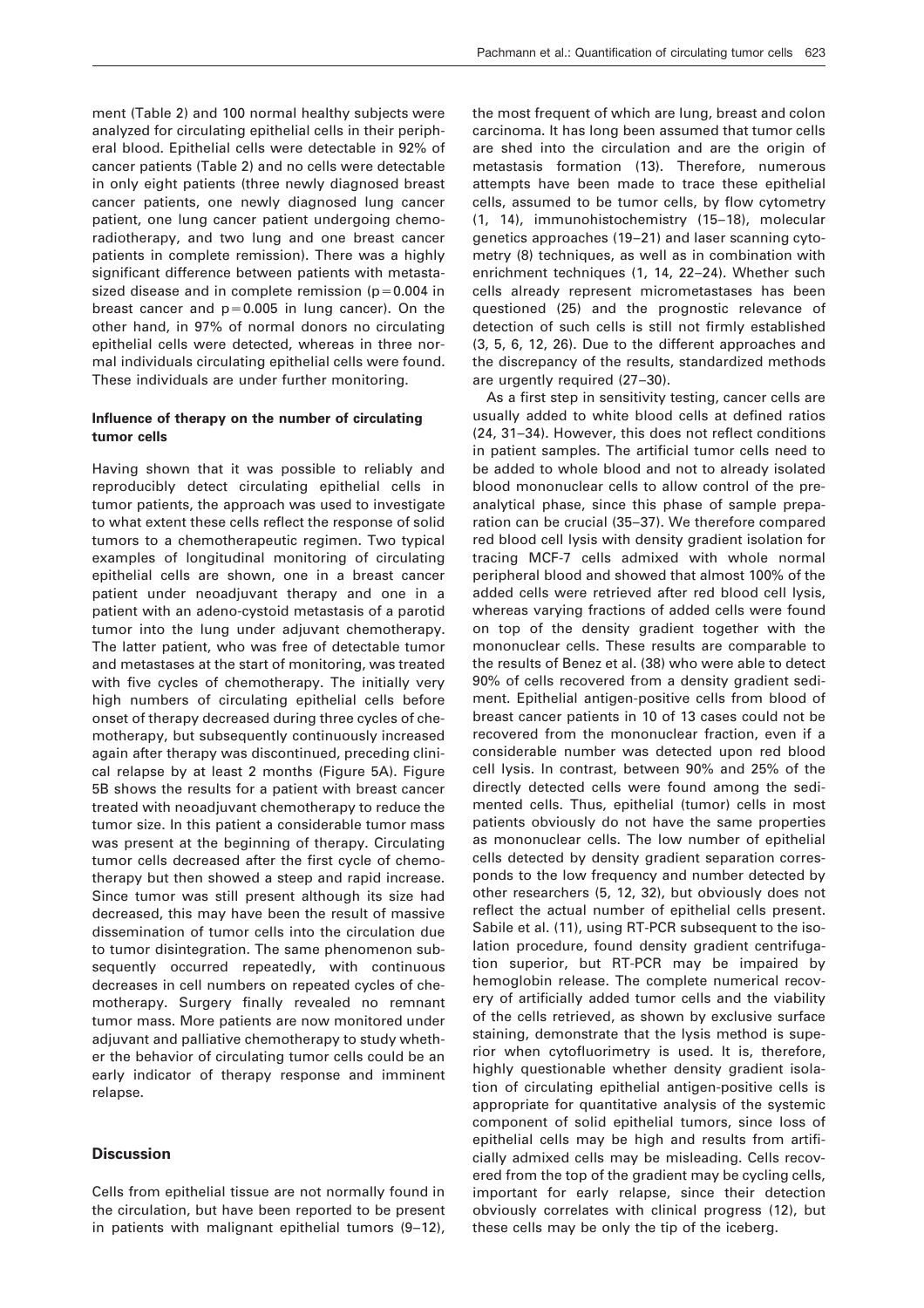

**Figure 4** Comparison of the staining pattern for epithelial cells from a patient with an epithelial tumor with FITC-labeled human anti-human epithelial antigen (left) with that of cells co-stained with PE-labeled anti-cytokeratin.

The enrichment capacity of magnetic beads was assessed for artificially and intrinsically present epithelial cells over a range of four decades. With higher cell numbers, an exponential decrease in recovery occurred for the two methods tested. Comparable results have been reported by the group of Uhr (22),

|               | Table 2 Numbers of circulating epithelial cells detected in 100 breast and lung cancer patients in different stages of disease, |  |  |  |
|---------------|---------------------------------------------------------------------------------------------------------------------------------|--|--|--|
| as indicated. |                                                                                                                                 |  |  |  |

| Breast cancer                                                                                                          |                                                                                           |                                                                                                            |                                        |                                                    |  |  |
|------------------------------------------------------------------------------------------------------------------------|-------------------------------------------------------------------------------------------|------------------------------------------------------------------------------------------------------------|----------------------------------------|----------------------------------------------------|--|--|
| New diagnosis<br>After surgery<br>(14 patients)<br>(17 patients)                                                       |                                                                                           | During neoadjuvant therapy<br>(16 patients)                                                                | Metastasized<br>(8 patients)           | Complete remission<br>(8 patients)                 |  |  |
| 600<br>9200<br>3760                                                                                                    | 4190<br>3200<br>4930                                                                      | 3100<br>53,200<br>32,000                                                                                   | 5340<br>12,600<br>4000                 | 3300<br>0<br>2242                                  |  |  |
| 3300<br>0<br>20,720<br>600<br>31,200<br>23,600<br>3600<br>14,200<br>800<br>0<br>1800<br>6400                           | 6600<br>3584<br>680<br>2100<br>6000<br>23,600<br>2000<br>6000<br>24,288<br>3584<br>78,832 | 1800<br>27,200<br>10,000<br>36,520<br>7200<br>22,200<br>6600<br>9000<br>53,200<br>4400<br>43,000<br>57,400 | 7600<br>3000<br>4000<br>12,580<br>2400 | 900<br>200<br>400<br>2800<br>1336                  |  |  |
| 0<br>53,000<br>Lung cancer                                                                                             |                                                                                           | 6600                                                                                                       |                                        |                                                    |  |  |
| New diagnosis<br>(14 patients)                                                                                         | After surgery<br>(5 patients)                                                             | During chemoradio therapy<br>(7 patients)                                                                  | Metastasized<br>(3 patients)           | Complete remission<br>(8 patients)                 |  |  |
| 7800<br>15,000<br>19,150<br>300<br>200<br>1000<br>19,360<br>11,592<br>0<br>422,928<br>2100<br>18,312<br>6408<br>10,400 | 20<br>3600<br>7300<br>6028<br>6536                                                        | 34,620<br>0<br>3200<br>62,000<br>2800<br>30,040<br>3600                                                    | 8800<br>10,000<br>9400                 | 300<br>0<br>4900<br>0<br>100<br>600<br>8800<br>200 |  |  |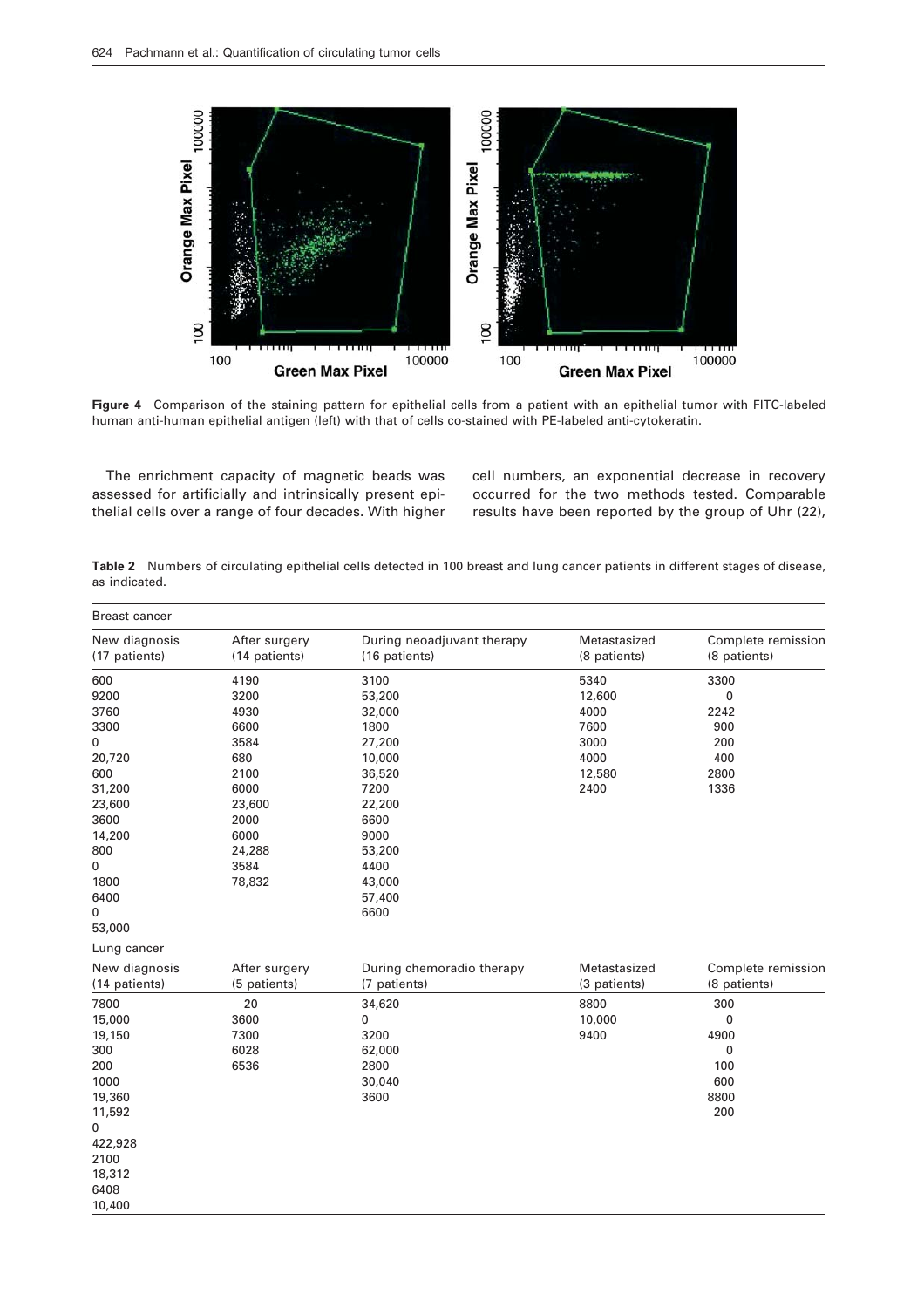

**Figure 5** Changes in the number of epithelial cells during the course of disease. (A) Patient with an adeno-cystoid malignancy of the lung. No remnant tumor mass or metastases were detectable at the onset of chemotherapy, whereas a considerable number of epithelial cells were found in the circulation. This number decreased during chemotherapy, but increased again when chemotherapy was discontinued, and this rise in cell numbers preceded manifest relapse by at least 2 months. (B) Behavior of the number of circulating epithelial cells in a patient with breast cancer during neoadjuvant chemotherapy. Numbers of circulating cells decreased during the first course of chemotherapy, but then increased again, probably due to the disintegration of tumor masses, with massive seeding of tumor cells into the circulation. Such cells were eliminated during repeated chemotherapy cycles and no remnant tumor mass was detectable at the time of surgery.

one of the few groups that omitted density gradient separation, although they did not analyze the recovered cell numbers over a wider range. The recovery for magnetic bead separation was, however, not only influenced by the blood load of epithelial cells, but also by the volume used for analysis. Thus, recovery for the same patient sample decreased with increasing blood volume used for analysis. Therefore, in samples with low numbers of epithelial cells, it would not be helpful to increase the blood volume to increase recovery. Surprisingly, the optimal volume of whole blood for complete recovery of magnetically separated cells was as low as 100  $\mu$ L. The number of cells analyzable in laser scanning cytometry in a timely fashion is restricted to 100,000 cells and corresponds to between 10 and 20  $\mu$ L of whole blood; this number can be increased to up to 10<sup>6</sup> cells when enriching epithelial cells from  $100-200$   $\mu$ L using the Labsoft procedure without loss of information. Comparable methodological evaluation, to the best of our knowledge, has not yet been performed for other enrichment procedures.

Lack of standardization of these procedures may, on one hand, be the reason for the difficulty in comparing results from different laboratories. On the other hand, loss of epithelial cells during the preparation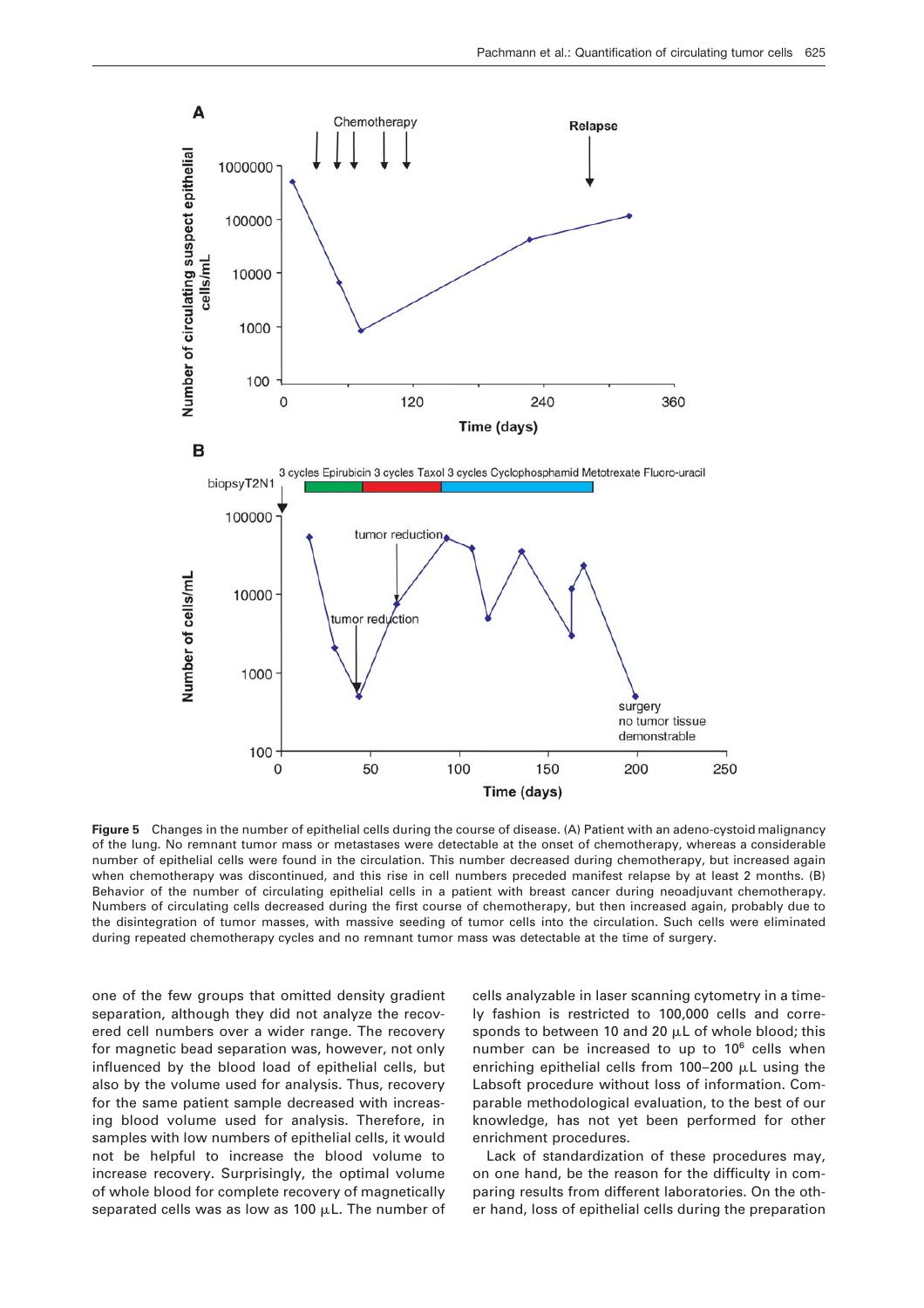procedures may differ not only between patients, but also in the same patient even from the same sample (24), and an improved density gradient may not even improve the results (39). In contrast to the variation in the recovered cell numbers in duplicate or triplicate analysis found by others (24) and in attempts to standardize results (40, 41), we found highly reproducible results in the same patients, even over several days. Therefore, we recommend red blood cell lysis for optimal recovery of all white cells in blood, direct staining of surface antigen in a no-wash procedure and magnetic bead enrichment if no epithelial cells are directly detectable using 100  $\mu$ L of blood for enrichment.

We are now able to perform longitudinal investigations during therapy in patients with solid tumors. Two typical such analyses show that in tumor patients the decrease and reincrease in circulating epithelial cells in response to chemotherapy may correlate with the behavior of the tumor. These responses may also be a marker indicating resistance of a fraction of the cells to chemotherapy and/or increasing growth potential. This will be further investigated by simultaneous cell cycle and apoptosis analysis of these cells. Whether increasing numbers of circulating epithelial cells are due to growing metastases increasingly seeding cells into circulation or to increased growth potential of the circulating cells themselves with a higher metastatic potential needs to be further investigated. Such questions can be approached now using the proposed simple and highly standardized method. Thus, the analysis of circulating tumor cells may be used as an early indicator of therapy response and imminent relapse.

#### **Acknowledgements**

This work was supported by funding through the IZKF Jena TP-3. The excellent technical assistance of Dana Hüttig and Conny Jörke is gratefully acknowledged.

#### **References**

- 1. Gross HJ, Verwer B, Houck D, Hoffman RA, Recktenwald D. Model study detecting breast cancer cells in peripheral blood mononuclear cells at frequencies as low as  $10^{-7}$ . Proc Natl Acad Sci USA 1995;92:537–41.
- 2. Riethmueller G, Schlimok G, Kufer P, Gruber R, Holz E, Pantel K. Minimal residual disease in solid cancer: the diagnostic and therapeutic opportunity for monoclonal antibodies. Ann Oncol 1996;7(Suppl 1):17.
- 3. Ghossein RA, Rossai J. Polymerase chain reaction in the detection of micrometastases and circulating tumour cells. Cancer 1996;78:10–6.
- 4. Ross AA. Minimal residual disease in solid tumour malignancies: a review. J Hematother 1998;7:9–18.
- 5. Pantel K, von Knebel Doeberitz M, Izbicki JR, Riethmüller G. Disseminierte Tumorzellen: Diagnostik, prognostische Relevanz, Phänotypisierung und therapeutische Strategien. Chirurg 1997;68:1241–50.
- 6. Bessa X, Elizalde JI, Boix L, Pinol V, Lacy AM, Salo J, et al. Lack of prognostic influence of circulating tumor cells

in peripheral blood of patients with colorectal cancer. Gastroenterology 2001;120:1084–92.

- 7. Moldenhauer G, Momburg F, Moller P, Schwartz R, Hammerling GJ. Epithelium-specific surface glycoprotein of  $M_r$  34,000 is a widely distributed human carcinoma marker. Br J Cancer 1987;56:714–21.
- 8. Pachmann K, Heiß P, Demel U, Tilz G. Detection and quantification of small numbers of circulating tumor cells in peripheral blood using Laser Scanning Cytometry (LSC-). Clin Chem Lab Med 2001;39:811–7.
- 9. Schlimok G, Funke I, Pantel K, Strobel F, Lindemann F, Witte J, et al. Micrometastatic tumor cells in bone marrow of patients with gastric cancer: methodological aspects of detection and prognostic significance. Eur J Cancer 1991;27:1461–5.
- 10. Thorban S, Rosenberg R, Busch R, Roeder RJ. Epithelial cells in bone marrow of oesophageal cancer patients: a significant prognostic factor in multivariate analysis. Br J Cancer 2000;83:35–9.
- 11. Sabile A, Louha M, Bonte E, Poussin K, Vona G, Mejean A, et al. Efficiency of Ber-EP4 antibody for isolating circulating epithelial tumor cells before RT-PCR detection. Am J Clin Pathol 1999;112:171–8.
- 12. Braun S, Pantel K, Müller P, Janni W, Hepp F, Kentenich C, et al. Cytokeratin-positive cells in the bone marrow and survival of patients with stage I, II or III breast cancer. N Engl J Med 2000;342:526–33.
- 13. Liotta LA, Kleinermann J, Sidel GM. Quantitative relationships of intravascular tumor cells, tumor vessels, and pulmonary metastases following tumor implantation. Cancer Res 1974;34:997–1004.
- 14. Baran J, Pituch-Noworolska A, Krzezowiak A, Wieckiewicz J, Stachura J, Pryjma J, et al. Detection of cancer cells in the blood by FACS sorting of CD45 cells. Int J Mol Med 1998;1:573–8.
- 15. Pantel K, Felber E, Schlimok G. Detection and characterization of residual disease in breast cancer. J Hematother 1994;3:315–22.
- 16. Diel IJ, Kaufmann M, Costa SD, Holle R, von Minckwitz G, Solomayer EF, et al. Micrometastatic breast cancer cells in bone marrow at primary surgery: prognostic value in comparison with nodal status. J Natl Cancer Inst 1996;88:1652–8.
- 17. Lilleng PK, Harveit F. Missed micrometastases the extent of the problem. Acta Oncol 2000;39:313–7.
- 18. Nakamura T, Yasamura T, Hayashi K, Educhi R, Ide H, Takasaki K, et al. Immunocytochemical detection of circulating esophageal carcinoma cells by immunomagnetic separation. Anticancer Res 2000;20:4739–44.
- 19. Weitz J, Kienle P, Magener A, Koch M, Schrodel A, Willeke F, et al. Detection of disseminated colorectal cancer cells in lymph nodes blood and bone marrow. Clin Cancer Res 1999;5:1830–6.
- 20. Lopez-Guerrero JA, Gilabert PB, Gonzalez EB, Sanz Alonso MA, Perez JP, Talens AS, et al. Use of reverse-transcriptase polymerase chain reaction (RT-PCR) for carcinoembryonic antigen, cytokeratin 19 and maspin in the detection of tumor cells in leukapheresis products from patients with breast cancer: comparison with immunocytochemistry. J Hematother 1999;8:53–61.
- 21. Jung R, Petersen K, Krueger W, Wolf M, Wagener C, Zander A, et al. Detection of micrometastasis by cytokeratin 20 RT-PCR is limited due to stable background transcription in granulocytes. Br J Cancer 1999;81:870–3.
- 22. Racila E, Euhus D, Weiss AJ, Rao C, McConnell J, Terstappen LW, et al. Detection and characterization of carcinoma cells in the blood. Proc Natl Acad Sci USA 1998;95:4589–9.
- 23. Fodstad O, Faye R, Hoifodt HK, Skovlund E, Aamdal S. Immunobead based detection and characterization of circulating tumor cells in melanoma patients. Recent Results Cancer Res 2001;158:40–50.